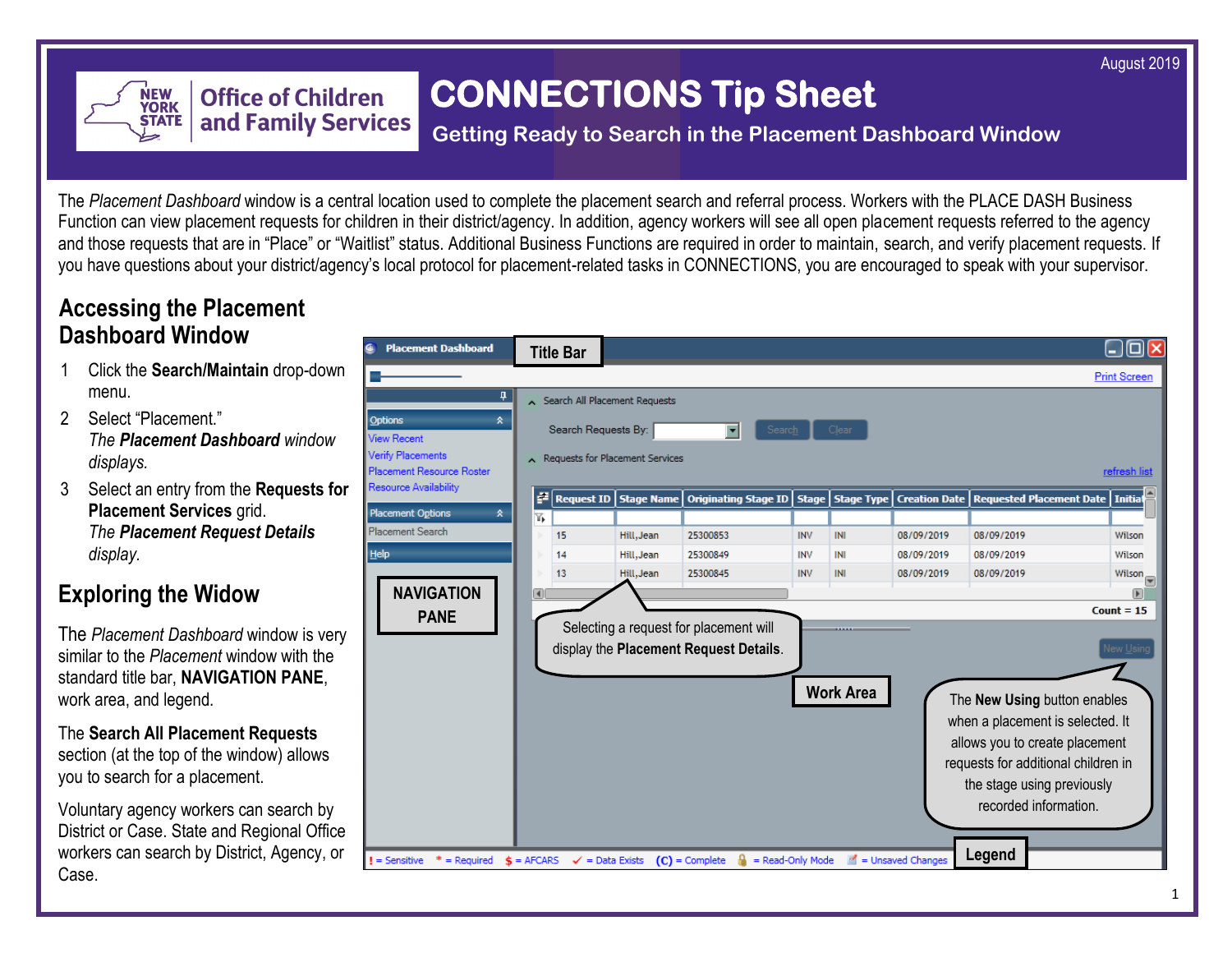# **Exploring NAVIGATION PANE Options**

The **NAVIGATION PANE** on the *Placement Dashboard* window has three sections: **Options**, **Child Options**, and **Placement Options**. The links in these sections provide you with resources to assist you in placing a child.

| Options                                               | <b>Options</b>                                                                                                                               |
|-------------------------------------------------------|----------------------------------------------------------------------------------------------------------------------------------------------|
| <b>View Recent</b>                                    | The links in the Options section provides various way of viewing search results and placement data. For example, the View Recent link        |
| Verify Placements<br><b>Placement Resource Roster</b> | toggles to View Active allowing you to view placements within the last 30 days or just active ones. Other links in this section allow you to |
| Resource Availability                                 | verify placements, view a list of children placed in a selected resource, and view the current number of active resources.                   |
| <b>Child Options</b>                                  | <b>Child Options</b>                                                                                                                         |
| <b>Child Characteristics</b>                          | The links in the Child Options section provide the ability to record child-specific information regarding the placement request. The         |
| Prior Placements - Child                              | MAINT PLACE Business Function is required for access to Child Options.                                                                       |
| <b>Placement Evaluation</b>                           |                                                                                                                                              |
| <b>Special Restrictions</b>                           | <b>Placement Options</b>                                                                                                                     |
| <b>Placement Options</b>                              | Placement Options links provide access to search and match functions. Use the Priority Criteria link to view characteristics (such as        |
| <b>Priority Criteria</b>                              | dietary restrictions) that are recorded for the child. The Placement Search link is enabled when the Request Status is "Ready for            |
| <b>Placement Search</b>                               | Search" and will assist in matching the child's needs to corresponding real-time resource data. The Referral Detail link is used for         |
| <b>Referral Detail</b>                                | viewing or maintaining referrals for each placement request. (Refer to page 3 for additional information.)                                   |

# **Reviewing Resource Search Parameters**

The **Resource Search Parameters** section is used to narrow the pool or resources when considering placement options. All fields in this section are modifiable when the request status is "In-Process" or when the worker has a specific Business Function.

The **Search Type** field allows you to choose the type of search to perform:

- A "Multi-Facility" search compares the criteria in the request to the services provided at the available resources and returns the most likely resources.
- An "Exact" search allows you to search for a specific known resource when it has been determined as the most appropriate resource.

| Resource Search Parameters             |                                                     |                                                                  |  |  |  |  |  |  |  |
|----------------------------------------|-----------------------------------------------------|------------------------------------------------------------------|--|--|--|--|--|--|--|
| Search Type:<br>Multi-Facility         | $\overline{\phantom{a}}$<br>Foster Home<br>Setting: |                                                                  |  |  |  |  |  |  |  |
| Religion:                              | English<br>Language:<br>$\overline{a}$              | <b>1.</b>                                                        |  |  |  |  |  |  |  |
| <b>Program Types</b><br>Therapeutic    |                                                     | <b>Local Program Types</b><br>⊽<br>Regular                       |  |  |  |  |  |  |  |
| Special Needs - Mother/Child           |                                                     | г<br>TFFC - Treatment Family Foster Care                         |  |  |  |  |  |  |  |
| Special Needs - Medical                |                                                     | г<br>TFCO - Treatment Foster Care Oregon                         |  |  |  |  |  |  |  |
| Special Needs - Maternity              |                                                     | г<br>DD - Developmental Delays and/or Developmental Disabilities |  |  |  |  |  |  |  |
| Special Needs - HIV+/AIDS              |                                                     | г<br>Special Medical                                             |  |  |  |  |  |  |  |
| Special Needs - Hard to Place          |                                                     | п<br>Sexually Exploited                                          |  |  |  |  |  |  |  |
| Special Needs - Behavioral             |                                                     | г<br><b>Host Home</b>                                            |  |  |  |  |  |  |  |
| ঢ়<br>Regular                          |                                                     | г<br>MMCB - Maternity/Mother-Child Blended                       |  |  |  |  |  |  |  |
| Emergency                              |                                                     |                                                                  |  |  |  |  |  |  |  |
| Cong. Care/FA - Refugee Assistance Pgm |                                                     |                                                                  |  |  |  |  |  |  |  |

In order to search for a placement, the **Program Types** and/or **Local Program Types** in the **Resource Search Parameters** section must be completed. Both Program Types refer to the foster/adoptive home type and are not resource characteristics.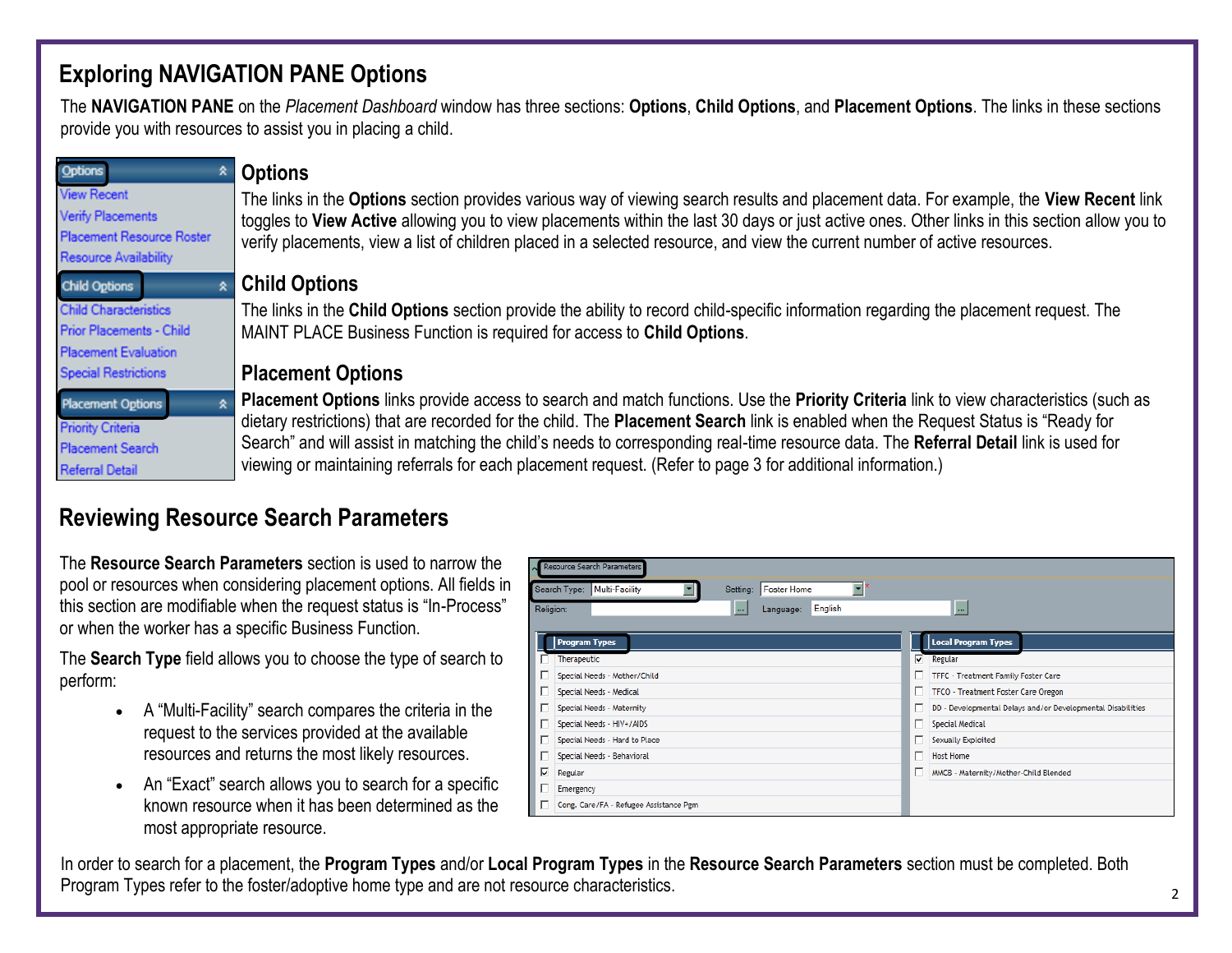The **Program Type** grid is used to identify which Office of Children and Family Services (OCFS) program is required for the placement request. Program Types are defined by OCFS and authorizing agencies; they are not based solely on the characteristics of children currently living in the home. The Program Type selected must correspond with the selected setting.

The **Local Program Types** grid allows the worker to identify which county-specific program types are required for this placement request. These are recorded on the **Resource Characteristics** tab by the resource coordinator.

Choosing multiple **Program Types** and/or **Local Program Types**, or types that conflict with one another, will result in limited or no search results.

# **Using the Placement Options Links**

**Placement Options Priority Criteria Placement Search Referral Detail** 

You will use the links in the **Placement Options** section of the **NAVIGATION PANE** to view information that is used in the search and match process.

#### **Priority Criteria**

The *Priority Criteria* window displays all the recorded characteristics for the child(ren) and indicates if they are required or optional. A "Y" displays in the column next to the characteristic. Use the scroll bar on the right side to view all the characteristics.

The *Priority Criteria* window is a required window and must be completed in order to complete a placement search. Children that are in the case but not included in a particular placement request will not be included on the *Priority Criteria* window for that request.

| Priority Criteria - Hill, Jean - S:25300845/C:35300432 [Read Only]                                               |                 |                 |                              |                      |  |  |  |  |  |  |
|------------------------------------------------------------------------------------------------------------------|-----------------|-----------------|------------------------------|----------------------|--|--|--|--|--|--|
|                                                                                                                  |                 |                 |                              |                      |  |  |  |  |  |  |
| Д.<br>Choose Required or Optional for selected characteristics to be used in the resource search.<br><b>Help</b> |                 |                 |                              |                      |  |  |  |  |  |  |
|                                                                                                                  | <b>Required</b> | <b>Optional</b> | <b>Child Characteristics</b> | <b>Hill, William</b> |  |  |  |  |  |  |
|                                                                                                                  |                 |                 | Aggression towards others    |                      |  |  |  |  |  |  |
|                                                                                                                  | C               | $\circ$         | Aggression towards property  |                      |  |  |  |  |  |  |
|                                                                                                                  | C               | $\subset$       | Bedwetting or encopresis     |                      |  |  |  |  |  |  |
|                                                                                                                  | C               | $\circ$         | Chronic medical condition    |                      |  |  |  |  |  |  |
|                                                                                                                  | ◠               | $\cap$          | Complex medication regimen   |                      |  |  |  |  |  |  |
|                                                                                                                  | C               | $\circ$         | Developmental disability     |                      |  |  |  |  |  |  |
|                                                                                                                  | $\subset$       | $\epsilon$      | Dietary restrictions         | Y.                   |  |  |  |  |  |  |
|                                                                                                                  |                 |                 | Frequent appointments        |                      |  |  |  |  |  |  |

#### **Updating the Request Status** The placement search will match child characteristics within the request to resource characteristics with vacancies in CONNECTIONS. The search function will return a list of potential placement resources. To update the **Request Status** drop-down field to "Ready for Search," do the following: 1 In the Placement Request Details of the *Placement Dashboard* window, click the drop-down arrow for the **Request Status** field. *"In-Process," "Ready for Search," and "Withdrawn" display.* In-Process Request Status: *2* Select "Ready for Search." In-Process *The Placement Search link enables.* **Ready for Search** Withdrawn 3 Click the **Save** button.